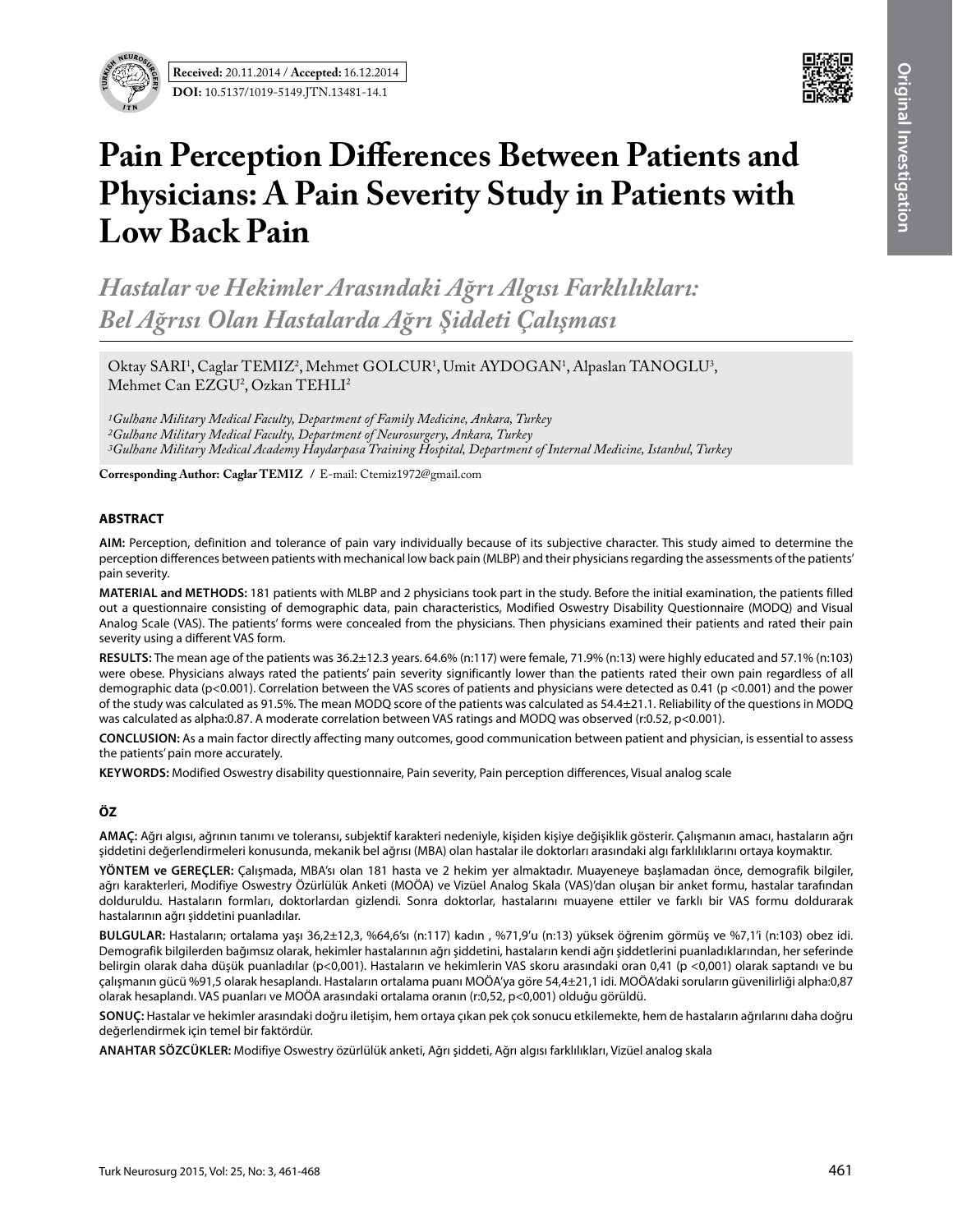#### **Introduction**

The International Association for the Study of Pain (IASP) has defined pain as an unpleasant sensory and emotional experience, usually associated with actual or potential tissue damage (26). The perception, definition and tolerance of pain may show great individual variation (3). Pain is always subjective and influenced by many different factors such as ethnic and sociocultural differences, pain-related beliefs, and the education and cognitive awareness of the patients. Therefore, it cannot be easily and objectively assessed by the physicians (7). Pain may also affect the social and emotional well-being of the individual via impairments in his or her daily life activities. In patients exhibiting lower pain threshold such as cancer, osteoarthritis, joint diseases and chronic low back pain, higher doses of analgesics and prolonged duration of analgesia may be needed to provide adequate pain management. The lack of adequate pain assessment and the presence of disagreement in pain severity may result in undertreated and unhappy patients (22).

Many studies have examined the patient-physician disagreement about the patients' pain severity and it has been noted that there are many important physician-related factors that may play critical role in adequate pain assessment such as physician experiences and education regarding pain assessment, patient-physician communication and thorough questioning of the patient (10). Since pain is subjective and there is no spesific laboratory test to analyse the pain intensity and severity, there may be significant differences between the perceptions of the patients and physicians regarding pain severity (21). Effective management of the pain depends on its appropriate assessment. This includes a comprehensive evaluation of the patient's pain, symptoms and clinical history with reasonable laboratory tests. Valid and reliable pain assessment tools should also be used to quantify the severity of the patient's pain (3,19).

Pain has different meanings for both patients and physicians. In the physician's opinion, pain is a symptom that may be a single sign of an organic pathology or an underlying medical condition. Physicians perform a number of diagnostic procedures to identify this situation. However, for patients, pain is a personal experience that cannot be easily expressed to others and understood by others, and something emotional that has great impacts on his or her quality of life, mainly because of its complex and individually based nature (16,17). In the assessment of pain, perception of patient's pain severity and effects the pain on physical functioning in daily life (ie., inability to fall asleep at night) should be considered (11). Ultimately, accurate assessment of the patient's pain severity has critical importance to obtain clinical data regarding the underlying cause and patient's presenting needs to provide effective treatment.

Low back pain accounts for a large proportion of the patients encountered in primary care settings and the most common cause of low back pain is mechanical low back pain (MLBP) (15). MLBP is a general term that refers to any type back pain caused by strain on muscles of vertebral column due to excessive use and abnormal stres (14). Though it is also common in children and adolescents, MLBP has high prevalance rates in all ages (6). Most people who experience activity-limiting MLBP continue to have recurrent episodes. Work related low back disorders are one of the significant and increasing problems worldwide. Additionally this condition causes considerable economic and social impacts (8).

In this study, we aimed to determine the perception differences between patients and physicians regarding the severity of the patient's pain and grade the differences and similarities with standard scales.

#### **Material and Methods**

## *Study Design*

This prospective study based on self report questionnaire and clinical evaluation of the physicians took place in a Neurosurgery Department in Ankara, Turkey.

## *Participants*

All participants were selected from the patients who presented at the neurosurgery department with MLBP. They were all volunteer adults, 18 years and older, speaking Turkish language well enough to follow the instructions and understand the questions. An informed consent form was signed by all patients included in the study. Patients who were receiving concomitant medications or those with acute or chronic comorbidities were excluded along with pregnant patients. Two physicians (both male) participated in the study work-up.

#### *Patient Data*

A questionnaire form consisting of three parts was prepared for the study. The first part had demographic data including age, height, weight, sex, education status, smoking habits and questions about the characteristics of MLBP such as duration of pain, presence of morning stiffness, factors increasing or decreasing pain during daily life and relationship between pain and exercise or rest. The second part was VAS to rate pain severity and finally the last part was Modified Oswestry Disability Questionnaire (MODQ) to determine the impact of pain on daily life.

Patients filled out the form under the instructions of a study nurse before initial examination. The study physicians were blinded to the form. Consequently, the physician examined the patient and rated his or her pain severity using a different VAS form while blinded to the patient. During the whole study, two physicians examined and rated a total of 181 patients individually. Meanwhile, 31 randomly selected patients were rated by two physicians regarding their pain severity in order to detect the consistency between the two physicians in rating pain severity.

#### *Instrumentation*

The second part of our questionnaire form was VAS. It is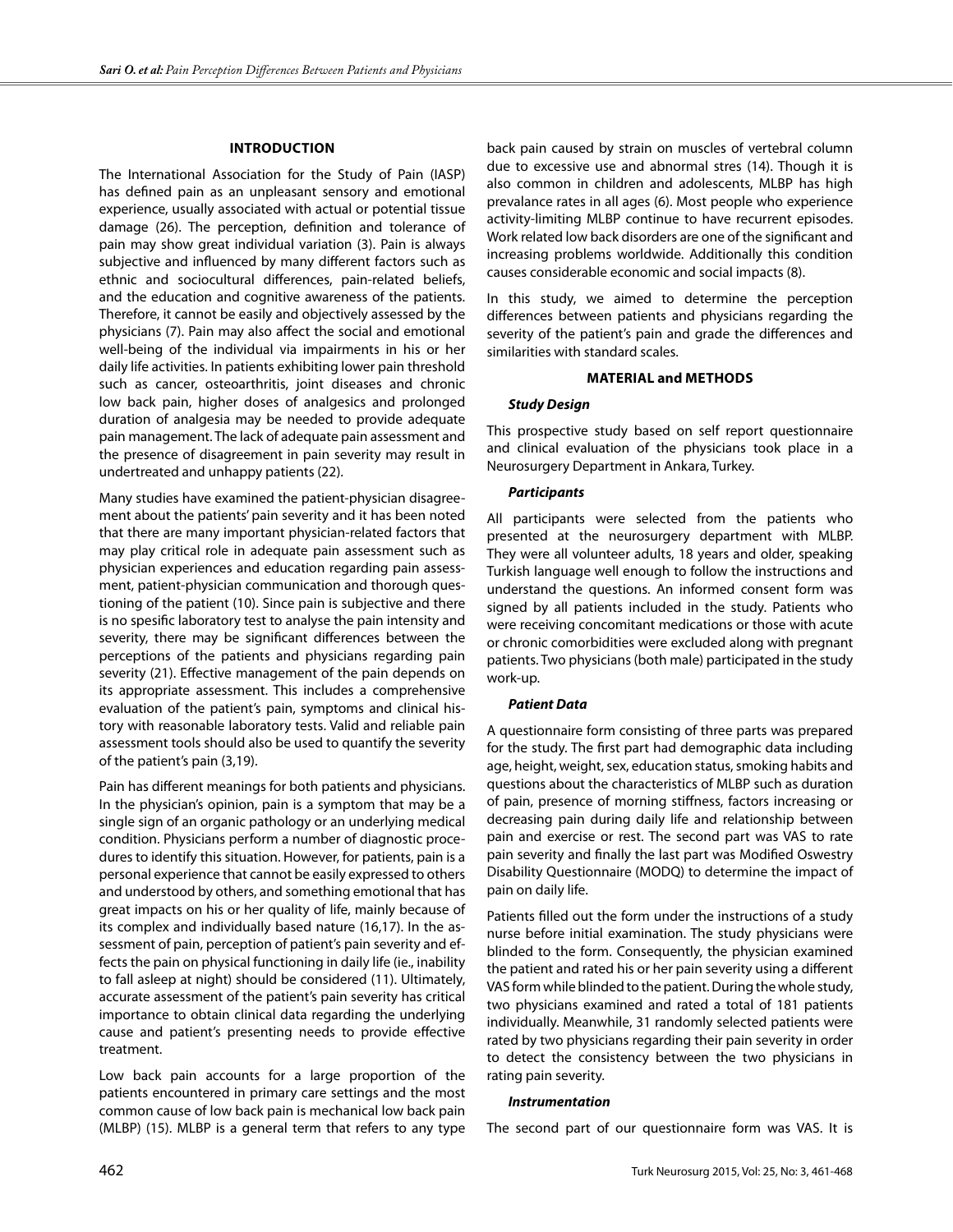a tool widely used to measure pain. This simple validated unidimensional measurement instrument does not include verbal language to estimate the pain severity (20). VAS is usually a horizontal line, 100 mm in length, anchored by word descriptors at each end with 'No Pain' on the left side and 'Very Severe or Unbearable Pain' on the right side. The patient marks on the line point that represents his or her current pain. VAS score is determined by measuring in milimeters from the left side to the point that the patient marks.

The third part of our questionnaire form was MODQ. This self report questionnaire has been designed by Fairbank et al. to provide information for physician about how the back pain has affected a patient's ability in daily life (9). Validation of the Turkish version of the Oswestry Disability Questionnaire was developed by Yakut et al. (27). This questionnaire includes 10 sections of questions that evaluate the activities of daily living. These sections are pain intensity, personal care, lifting, walking, sitting, standing, sleeping, social life, travelling and changing degree of pain. Each section has 6 possible answers, and statement 1 is graded as 0 points while statement 6 is graded as 5 points. After all 10 sections are completed, the patient score is calculated as follows: patient score: (total scored / total possible score) x100.

Interpretation of the scores are as follows; 0-20% minimal disability, 21-40% moderate disability, 41-60% severe disability, 61-80% crippled and 81-100% as either bed bound or exaggerating their symptoms (5).

## *Statistical Analyses*

Data were analysed with SPSS for Windows ver.15.00 ( SPSS Inc.Chicago, IL, USA). In all descriptive analyses, numerical variables were given as numbers and percent measurement variables as mean±standart deviation. The distributions of continuous samples were analyzed using the Kolmogrov-Smirnov, goodness of fit test. The means between related groups were compared with paired samples t test and the means between unrelated groups were compared using the independent samples t test. Correlations between the variables were analised by Pearson's correlation analysis. Cronbach's alpha coefficient was performed to estimate the reliability of physicians' VAS ratings. p values <0.05 were defined as statistically significant.

#### **results**

A total of 181 patients (117 female, 64 male) were included in the study. 31 of the patients were rated by two different physicians. The mean age (±SD) of the patients was 36.22±12.28 years. Hundred and thirty (71.9%) were in the highly educated group and 104 (57.1%) were in the overweight-obese group. There was no significant difference between the mean values of physicians and patients. Physicians always graded the pain of patients significantly lower than the patients graded their own pain (p <0.001) (Table I). When the subgroups of patients such as gender, education status, body mass index, working status were compared with the mean VAS ratings, there was no significant difference.



**Figure 1:** Comparison of VAS ratings of physicians and patients.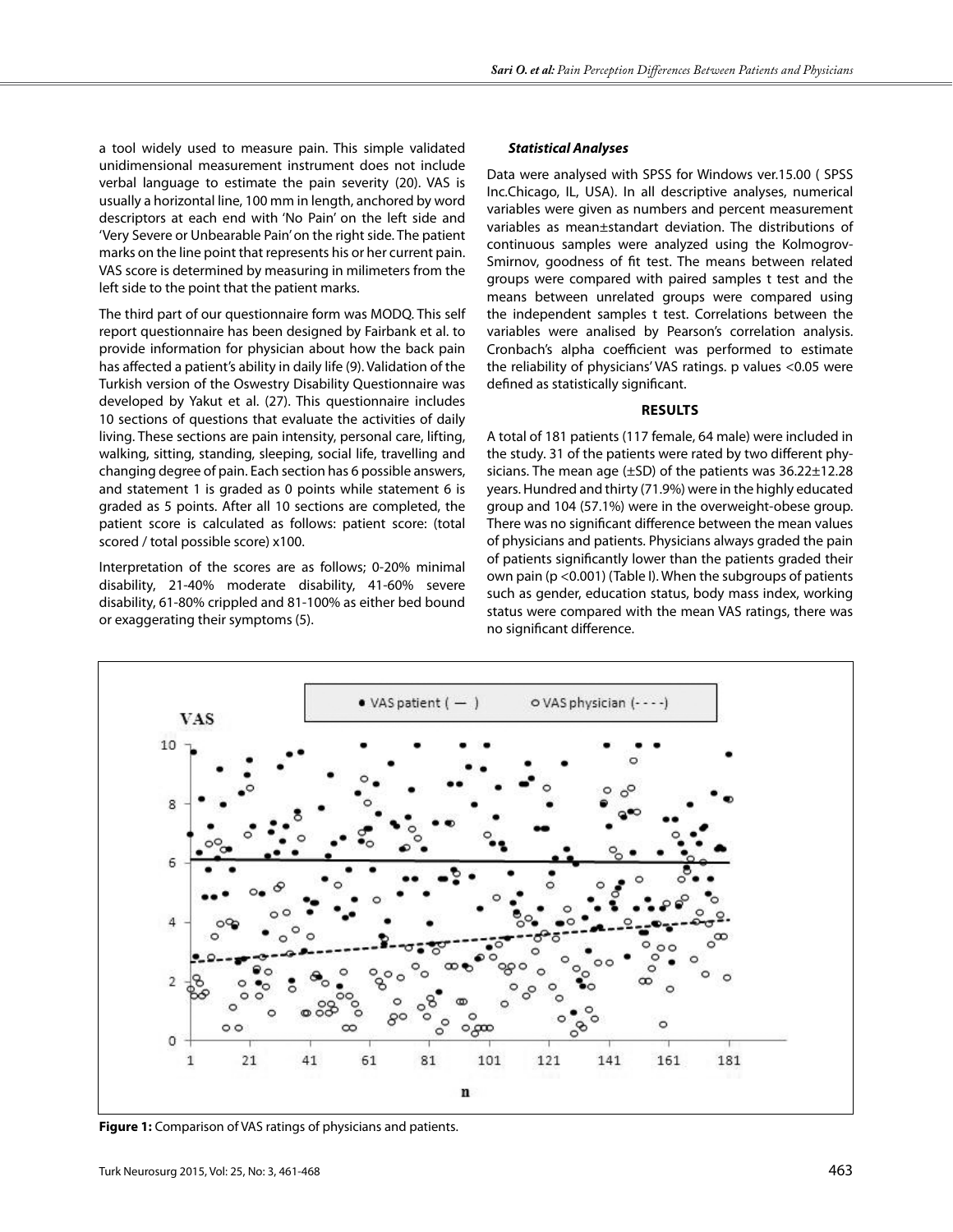| <b>Demographic Characteristics</b>   |            |           | <b>VAS</b> |                |              |  |
|--------------------------------------|------------|-----------|------------|----------------|--------------|--|
|                                      |            |           | n(%)       | <b>Mean-SD</b> | $\mathbf{p}$ |  |
|                                      | Male       | Patient   | 117 (64.6) | $6.1 \pm 2.1$  | < 0.001      |  |
| Sex                                  |            | Physician |            | $3.5 \pm 2.4$  |              |  |
|                                      | Female     | Patient   | 64 (35.4)  | $6.1 \pm 2.3$  | < 0.001      |  |
|                                      |            | Physician |            | $3.1 \pm 2.0$  |              |  |
|                                      |            | Patient   | 51(28.1)   | $6.4 \pm 2.4$  | < 0.001      |  |
|                                      | Elementary | Physician |            | $3.2 + 2.1$    |              |  |
| <b>Educational status</b>            |            | Patient   | 54 (29.9)  | $6.1 \pm 2.0$  |              |  |
|                                      | High       | Physician |            | $3.5 \pm 2.4$  | < 0.001      |  |
|                                      |            | Patient   | 76 (42.0)  | $5.8 + 2.0$    |              |  |
|                                      | University | Physician |            | $3.3 \pm 2.2$  | < 0.001      |  |
|                                      | Normal     | Patient   | 78 (43.1)  | $6.0 + 2.2$    |              |  |
|                                      |            | Physician |            | $3.0 + 2.3$    | < 0.001      |  |
|                                      | Overweight | Patient   | 77 (42.5)  | $6.3 + 2.1$    | < 0.001      |  |
| Body mass index (kg/m <sup>2</sup> ) |            | Physician |            | $3.7 + 2.2$    |              |  |
|                                      | Obese      | Patient   | 26(14.4)   | $5.9 + 1.9$    |              |  |
|                                      |            | Physician |            | $3.6 + 2.2$    | < 0.001      |  |
|                                      | Yes        | Patient   | 111(61.3)  | 6.02.1         | < 0.001      |  |
|                                      |            | Physician |            | 3.42.3         |              |  |
| Working status                       |            | Patient   | 70 (38.7)  | 6.12.2.2       |              |  |
|                                      | <b>No</b>  | Physician |            | $3.2 + 2.2$    | < 0.001      |  |
|                                      | Never      | Patient   | 77 (42.5)  | $5.8 + 2.2$    |              |  |
| Smoking                              |            | Physician |            | $3.2 + 2.2$    | < 0.001      |  |
|                                      | Ex-smoker  | Patient   | 34 (18.8)  | $6.1 \pm 2.2$  |              |  |
|                                      |            | Physician |            | $3.5 \pm 2.3$  | < 0.001      |  |
|                                      | Sometimes  | Patient   | 20(11.0)   | $6.0 + 2.1$    |              |  |
|                                      |            | Physician |            | $3.2 + 1.7$    | < 0.001      |  |
|                                      | Smoker     | Patient   | 50 (27.6)  | $6.3 + 1.9$    |              |  |
|                                      |            | Physician |            | $3.4 + 2.4$    | < 0.001      |  |

#### **Table I**: Comparison of Mean VAS Ratings with Demographic Characteristics of the Patients

The mean score of the patients was calculated as 54.4±21.1 in the MODQ. Nearly 3 of 4 patients reported severe limitations on everyday living activities due to MLBP (Table II). In the lower educated group, daily activities were more affected than in the highly educated group.(p:0.034). Gender, body mass index, working status and smoking appeared not to affect daily performance.( p>0.005) ( Table III).

Low back pain lasting over 4 weeks was reported by 68.5% of the patients. Nearly 2 of 3 patients reported that their pain decreased with rest. 71.3% of the patients reported that their pain increased with standing or exercise. 77.9% of the patients reported that they had morning stiffness, but 62.4% of these reported the duration of morning stiffness as less than 30 minutes. Comparison of the VAS rating of patients with pain characteristics revealed that longer duration of morning stiffness was associated with increased pain severity (p:0.046). Comparison of the MODQ scores with low back pain characteristics revealed that increasing pain with exercise was significantly associated with impairment in daily performance (p:0.029). The presence of pain with morning stiffness and prolonged duration of the stiffness increased the disability of patients in daily life (respectively, p:0.004, p:0.040) (Table IV).

To determine the pain severity perception differences between patients and physicians, we analysed the VAS ratings. Patients always graded higher than both of the physicians (respectively, p <0.001 and p:0.012). Both physicians rated the VAS lower than the 31 patients rated. There was no significant differences between the two physicians in rating patients' pain (p:0.625). When correlations between VAS ratings of the physicians were analysed, the correlation between patients and first physicians in VAS rating was 0.41 (p<0.001) and the power of the study was calculated as 91.5% (Table V).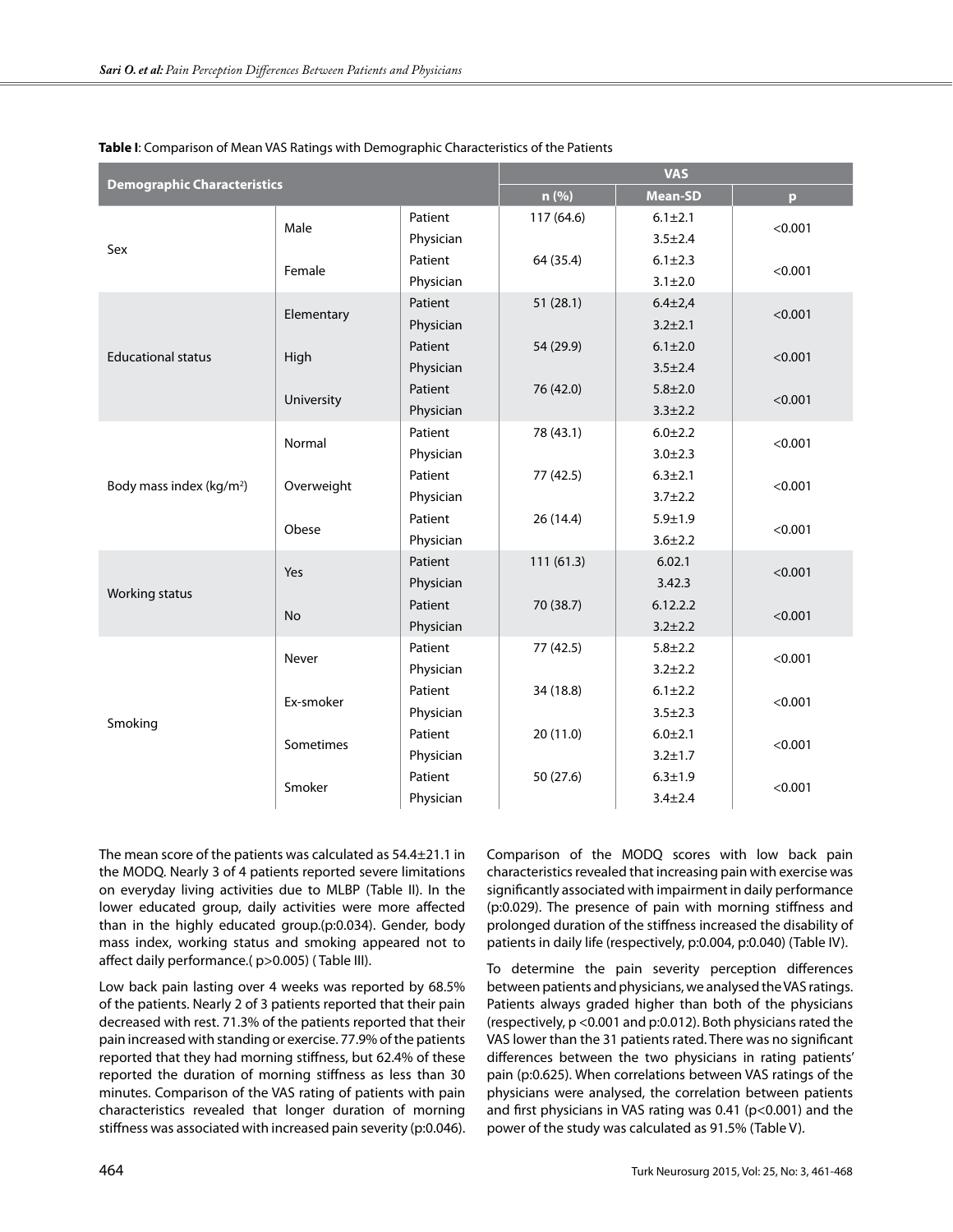| <b>Stage</b> |                                                              | m  | $\frac{0}{6}$ |
|--------------|--------------------------------------------------------------|----|---------------|
|              | Minimal disability                                           | 8  | 4.5           |
| C            | Moderate disability                                          | 39 | 21.8          |
|              | Severe disability                                            | 55 | 30.2          |
| 4            | Crippled                                                     | 56 | 30.7          |
|              | Patients are either bed-bound or exaggerating their symptoms | 23 | 12.8          |

# **Table II:** Distribution of Patients in Response to MODQ

# **Table III:** Comparison of Demographic Characteristics of the Patients with MODQ Scores

| <b>Demographic Characteristics</b>   |              | <b>Mean-SD</b>  | $\mathbf{p}$ |  |
|--------------------------------------|--------------|-----------------|--------------|--|
| Sex                                  | Male         | $55.1 \pm 21.7$ | 0.599        |  |
|                                      | Female       | $53.4 \pm 20.1$ |              |  |
|                                      | Elementary   | $61.8 \pm 20.9$ |              |  |
| <b>Educational status</b>            | High         | $51.6 \pm 20.0$ | 0.035        |  |
|                                      | University   | $51.9 \pm 20.9$ |              |  |
|                                      | Normal       | $53.2 \pm 22.7$ |              |  |
| Body mass index (kg/m <sup>2</sup> ) | Overweight   | $54.7 \pm 20.9$ | 0.789        |  |
|                                      | Obese        | $56.9 \pm 18.1$ |              |  |
| Working status                       | Yes          | $53.7 \pm 21.6$ | 0.639        |  |
|                                      | No.          | $55.5 \pm 20.3$ |              |  |
| Co-morbidities                       | Yes          | $55.3 \pm 20.9$ | 0.715        |  |
|                                      | No           | $54.0 \pm 21.4$ |              |  |
|                                      | <b>Never</b> | $52.5 + 22.2$   |              |  |
| Smoking                              | Quit         | $53.5 \pm 20.4$ | 0.659        |  |
|                                      | Sometimes    | $58.0 \pm 19.7$ |              |  |
|                                      | Smoker       | $56.2 \pm 20.6$ |              |  |

# **Table IV**: Comparison of Pain Characteristics with VAS Ratings and MODQ Scores

| <b>Pain Characteristics</b>               |                       |     |      | <b>VAS</b>     |       | <b>MODO</b>     |           |
|-------------------------------------------|-----------------------|-----|------|----------------|-------|-----------------|-----------|
|                                           |                       | n   | $\%$ | <b>Mean-SD</b> | p     | <b>Mean-SD</b>  | p         |
|                                           | 0-1 week              | 13  | 7.2  | $6.5 \pm 2.1$  | 0,196 | $54.6 \pm 29.1$ | 0.085     |
| Duration of pain                          | $\geq$ 1 week-1 month | 44  | 24.3 | $5.4 \pm 2.0$  |       | $48.7 \pm 16.2$ |           |
|                                           | $\geq$ 1 month        | 124 | 68.5 | $6.1 \pm 2.2$  |       | $57.6 \pm 21.8$ |           |
| In which part of day does your            | Morning               | 78  | 42.5 | $6.35 \pm 2.1$ |       | $55.3 + 22.1$   | 0.662     |
| pain increase?                            | Evening               | 103 | 57.5 | $5.8 \pm 2.2$  | 0.129 | $53.5 \pm 20.4$ |           |
| Does your pain decrease with              | No.                   | 58  | 32.0 | $6.3 \pm 2.2$  |       | $58.6 \pm 22.1$ | 0.070     |
| rest?                                     | Yes                   | 123 | 68.0 | $5.9 \pm 2.1$  | 0.207 | $52.4 \pm 20.5$ |           |
| Does your pain increase with<br>exercise? | Yes                   | 129 | 71.3 | $6.2 + 2.1$    |       | $56.6 \pm 20.5$ | $0.029*$  |
|                                           | No.                   | 52  | 28.7 | $5.8 \pm 2.2$  | 0.309 | $48.5 \pm 21.8$ |           |
| Do you have morning                       | Yes                   | 141 | 77.9 | $6.1 \pm 2.1$  |       | $56.8 \pm 21.1$ | $0.004*$  |
| stiffness?                                | No.                   | 40  | 22.1 | $5.8 \pm 2.1$  | 0.372 | $45.2 \pm 19.0$ |           |
|                                           | 0-15 minutes          | 57  | 31.5 | $5.4 \pm 2.0$  | 0.046 | $50.7 \pm 21.5$ |           |
| Duration of morning stiffness             | $\geq$ 15-30 minutes  | 56  | 30.9 | $6.3 \pm 1.9$  |       | $55.5 \pm 18.5$ | $0.040**$ |
|                                           | $\geq$ 30 minutes     | 68  | 37.6 | $6.5 \pm 2.3$  |       | $61.9 \pm 22.1$ |           |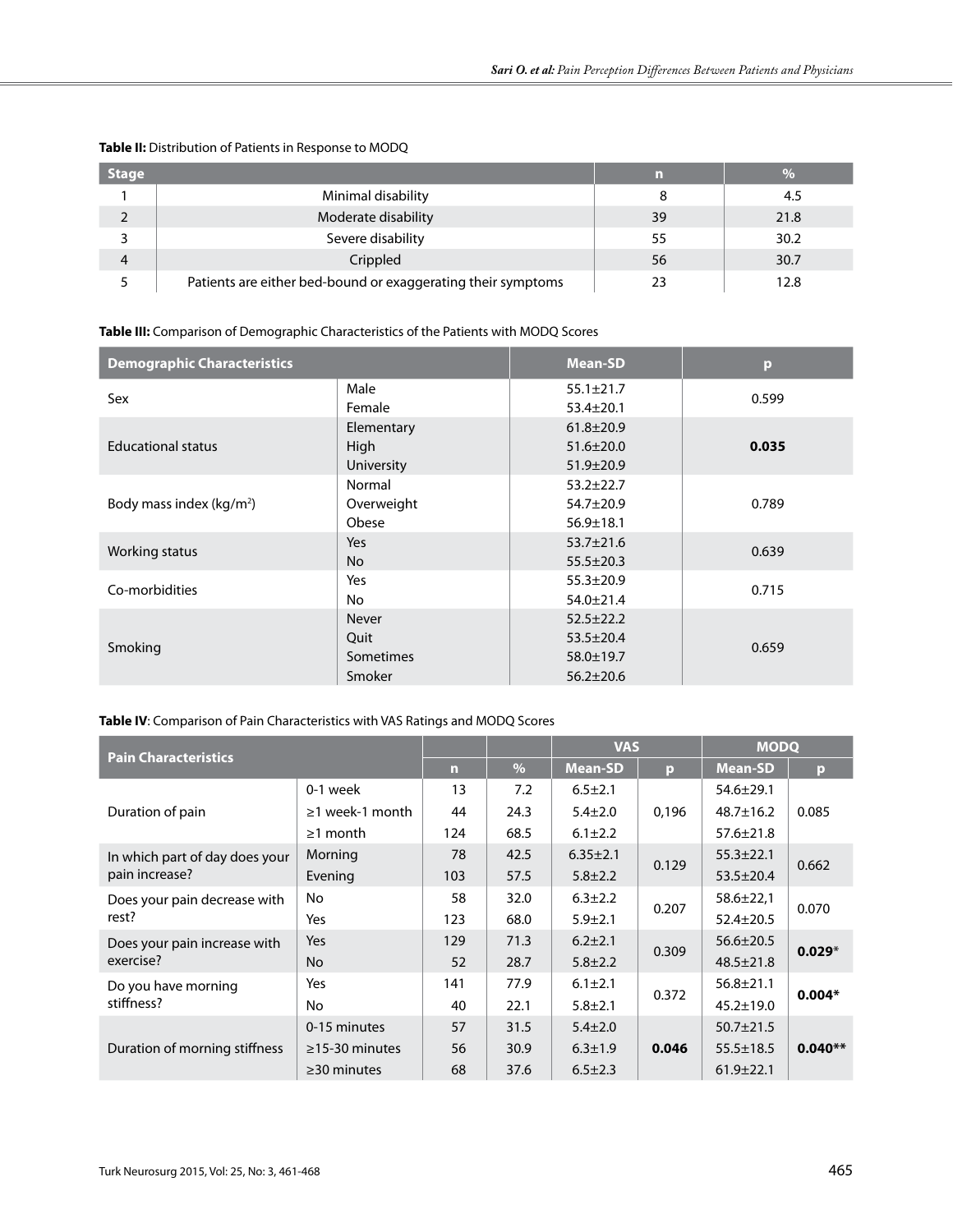Verbal categories; mild, moderate and severe pain correspond to different values on the VAS. On commonly used VAS, points under 4 cm are usually defined as mild whereas 4-7 points are moderate and over 7 is severe. In our study, only 17.1% of patients rated they have mild pain, while first physician graded mild pain in 2 of 3 patients (65.2%) (p <0.001) (Table VI).

Cronbach's alpha number for ten section MODQ was calculated as alpha:0.87. There was a moderate correlation between VAS scores of patients and MODQ scores (r=0.52, p  $< 0.001$ )

#### **Discussion**

In this study, differences and similarities between patients and physicians in terms of the assessment of the patients' pain severity were measured by using VAS. The main finding of the study is that physicians always rated the patients' pain significantly lower than the patients themselves. Furthermore, there was no difference between two different physicians' rating about the severity of pain in 31 patients.

In a study conducted in the Department of Family Practice and Community Health at the University of Minnesota consisting of 401 patients, physicians' mean rating of patient pain was found to be significantly lower than patient mean rating (3.52 vs 4.37, p=0.001) (23).

A convenience cohort study asked 71 patients in a tertiary care teaching hospital to rate their pain on arrival to the Emergency Department using a VAS and a numerical rating scale (NRS). These ratings were compared with those given to their nurse and physician; both physicians and nurses rated statistically significantly lower NRS and VAS pain than those rated by the patients (12).

According to a study conducted in an Emergency Department in France to investigate the differences between patients and physicians in their assessments of the patients' pain, patients (n:200) and their physicians (n:48) rated the patients' pain using a VAS both on arrival and discharge (18). Their results showed that physicians gave significantly lower ratings than did patients both on arrival and at exit. While physicians estimate patients symptoms as mild-moderate in severity, patients are prone to report their symptoms as moderatesevere (12). This disagreement may be associated with patients' opinion of 'If I explain my symptoms more severely than I feel, the physician will evaluate me more carefully'.

In the study, a relationship between rating pain severity and demographic data such as gender, age, education status and body mass index was not observed. Both male and female patients graded their pain higher than their physicians graded it. Similarly in the study of Sutherland et al., there was no significant difference in the mean differences in ratings

**Table V:** Comparison Between Pain Perceptions of Patients and Physicians in Their VAS Ratings

| <b>Parameters</b>                                                 |                    | Patient(n) | <b>Mean-SD</b>  | Minimum-maximum |
|-------------------------------------------------------------------|--------------------|------------|-----------------|-----------------|
| Patients' VAS ratings                                             |                    | 181        | $6.08 \pm 2.16$ | $1 - 10$        |
| First physician VAS ratings                                       |                    | 181        | $3.36 \pm 2.27$ | $0.3 - 9.5$     |
| Second physician VAS ratings                                      |                    | 31         | $4.26 \pm 1.72$ | $0.5 - 7.4$     |
| <b>General comparison of groups</b>                               | р                  |            |                 |                 |
| Comparison of VAS ratings of patients and first physician         | < 0.001            |            |                 |                 |
| Comparison of VAS ratings of patients and second physician        | 0.012              |            |                 |                 |
| Comparison of VAS ratings of first physician and second physician | < 0.625            |            |                 |                 |
| <b>Correlation between groups</b>                                 |                    | n          | п               | р               |
| Patients                                                          | - First physician  | 181        | .414            | < 0.001         |
| Patients                                                          | - Second physician | 31         | .526            | 0.002           |
| First physician                                                   | - Second physician | 31         | .828            | < 0.001         |

## **Table VI:** Comparison of VAS Verbal Categories

| <b>VAS catagories</b> | <b>Groups</b>   | n   | $\%$ | Mean $\pm$ SD | <b>Median</b> | <b>Minimum</b><br><b>Maximum</b> | P       |
|-----------------------|-----------------|-----|------|---------------|---------------|----------------------------------|---------|
| Minimal $(<$ 4)       | Patient         | 31  | 17.1 | $2.9 \pm 0.7$ | 2.9           | $1.0 - 3.9$                      | < 0.001 |
|                       | First physician | 118 | 65.2 | $1.9 + 0.9$   | 1.9           | $0.3 - 3.8$                      |         |
| Moderate $(≥4-7)$     | Patient         | 83  | 45.9 | $5.4 \pm 0.9$ | 5.5           | $4.0 - 6.9$                      | < 0.001 |
|                       | First physician | 44  | 24.3 | $5.1 \pm 0.9$ | 4.9           | $4.0 - 6.9$                      |         |
| Severe $(≥7)$         | Patient         | 67  | 37.0 | $8.3 \pm 0.9$ | 8.2           | $7 - 10$                         | < 0.001 |
|                       | First physician | 19  | 10.5 | $7.9 \pm 0.7$ | 8.1           | $7 - 9.5$                        |         |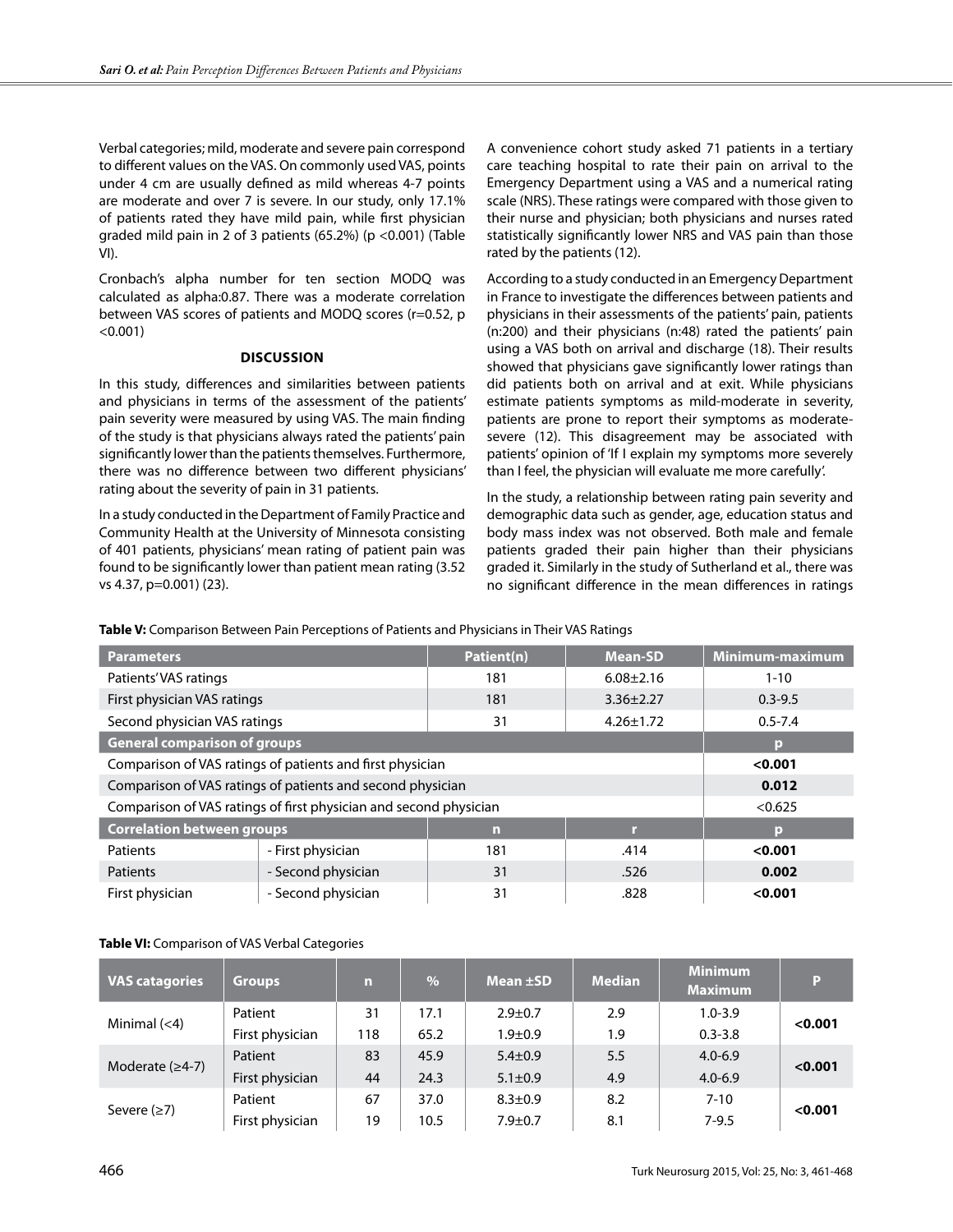among subgroups compared. The mean ratings of physicians were always significantly lower than patients' ratings (23).

There has been some past studies about physicians' attitudes toward female patients. It has been noted that physicians were likely to identify their female patients' sufferings as psychosomatic, especially if their patients seemed to be labile in emotion (18). Perception of pain and its assessment is possibly more complicated. Some related factors may be physician gender, patient gender, expertise of the physician and physician's wrong estimation of the cause of pain.

One of the reasons of the differences in pain assessment may be that while physicians think that they are examining a routine case, patients possibly think they are experiencing the worst pain they have ever had (12,13,16, 23).

Physicians and patients have different methods in the understanding, management and explanations of an illness. While physicians typically take pain as a sign more related with anatomy or biology, patients appear to understand pain more associated with social and behavioral factors. In a study on 22 general practitioners who were asked 'why do you think women get urinary tract symptoms?', most of the physicians (82%) related the problem to 'anatomy' (4).

Physicians usually assess their patients by the biomedical model of illness and think all illnesses have a single underlying cause (24). In fact, psychosocial factors may influence the patients' beliefs of illness seriously. Considering the biopsychosocial approach in clinical practice should provide physicians more effective and adequate treatment opportunities and will help to decrease the differences between the patient and physician in their assessment of the patient's pain (1).

The diagnostic evaluation of the patient and the treatment decision substantially depends on the pain perception of the physician. Altough the physician is the responsible one who decides on the severity of the problem, and the number, content and duration of analgesic therapy and discharge time of the patient, medical professionals usually do not receive sufficient education including pain assessment or give particular importance to such factors as malingering or fear of side effects of drugs. Since pain is perceived subjectively and there is no laboratory test to analyse it, a difference and disagreement between patient and physician in their pain perception is understandable (22).

There have been some neurophysiological and biomedical studies to define the pain intensity as perceived by the patient. When the role of brain in pain processing is considered, cerebral imaging or metabolic studies may be useful (2).

#### **Limitations**

An investigation about the potential causes of systematic differences between patients and physicians in their assessments of the patients' pain made by Marquie et al., have reported that this difference may be associated with

physician gender, physician experience (novice or expert) and the obviousness of the cause of pain (18). As limitations of the study, the gender factor as well as the experience status were not interpreted because both physicians were male and had similar experience and the diagnosis was the same, MLBP, in all patients in the study.

## **Conclusion**

Overall, a good communication between patient and physician, as a main factor directly affecting many outcomes, will alleviate the symptoms' severity, increase the patient's ability and ease the control of the pain. We suggest that it would be useful to use pain assessment tools as a standart part of clinical practice to evaluate the patients more accurately.

#### **Declarations**

**Ethical approval:** Kecioren Training and Research Hospital Ethic Committee, 13.06.2012

#### **References**

- 1. Adler RH: Engel's biopsychosocial model is still relevant today. J Psychosom Res 67(6): 607-611, 2009
- 2. Apkarian AV, Bushnell MC, Treede RD, Zubieta JK: Human brain mechanisms of pain perception and regulation in health and disease. Eur J Pain 9(4): 463-484, 2005
- 3. Aslan FE: Ağrı değerlendirme yöntemleri. CU Hemşirelik Yüksekokulu Dergisi 6(1):9-16, 2002
- 4. Bernstein B, Kane R: Physicians' attitudes toward female patients. Med Care 19(6): 600-608, 1981
- 5. Breivik H, Borchgrevink PC, Allen SM, Rosseland LA, Romunstad L, Hals EK, Kvarstein G, Stubhaug A: Assessment of pain. Br J Anaesth 101(1): 17-24, 2008
- 6. Calvo-Muñoz I, Gómez-Conesa A, Sánchez-Meca J: Prevalence of low back pain in children and adolescents: A meta-analysis BMC Pediatr 13:14-12, 2013
- 7. Coleman SD, Gaeta RR: Principles of pain management. In: Auerbach PS (ed), Wilderness Medicine. 6th ed. Mosby: An Imprint of Elsevier, 2011: 354-362
- 8. Cunningham C, Doody C, Blake C: Managing low back pain: Knowledge and attitudes of hospital managers. Occup Med (Lond) 58(4): 282-288, 2008
- 9. Fairbank JC, Couper J, Davies JB, O'Brien JP: The oswestry low back pain disability questionnaire. Physiotherapy 66:271– 273, 1980
- 10. Gómez G, Aillach E: Ways to improve the patient-physician relationship. Curr Opin Psychiatry 17: 1-5, 2013
- 11. Gurleyik ZG, Daskapan A, Tuzun EH, Akman N: Lumbar spondilozisli hastalarda bel ağrısının psikososyal sağlık ve yaşam kalitesi üzerine etkisi: Pilot çalışma. Fizyoterapi Rehabilitasyon 24(1): 80-87, 2013
- 12. Guru V, Dubinsky I: The patient vs. caregiver perception of acute pain in the emergency department. J Emerg Med 18(1): 7-12, 2000
- 13. Izci Y, Taskaynatan MA: Management of lower back pain in young Turkish recruits. Mil Med 169(10):824-828, 2004